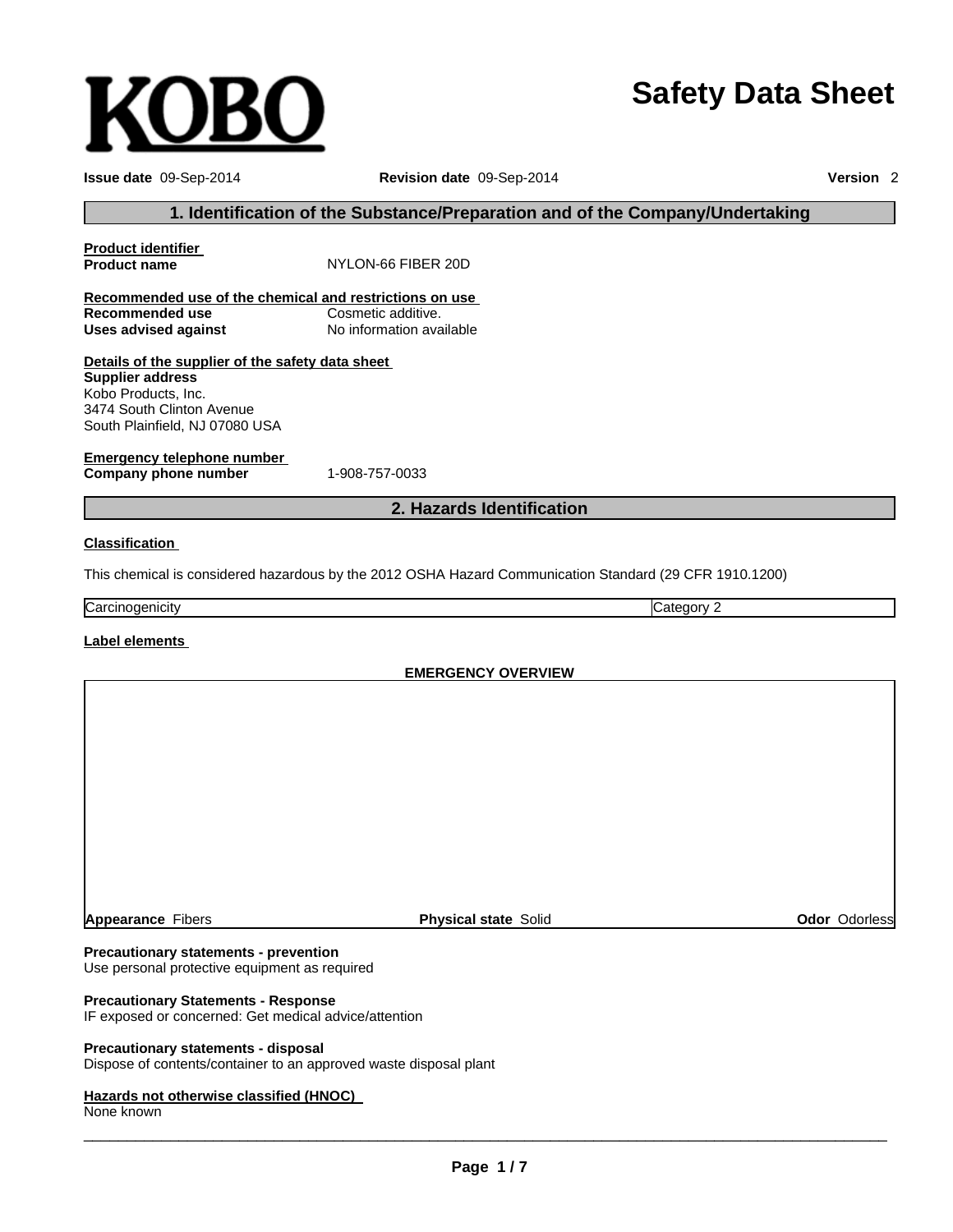# **Other Information**

No information available

# **3. Composition/information on Ingredients**

 $\_$  , and the set of the set of the set of the set of the set of the set of the set of the set of the set of the set of the set of the set of the set of the set of the set of the set of the set of the set of the set of th

| <b>Chemical name</b>      | CAS No                           | Weight-%             |
|---------------------------|----------------------------------|----------------------|
| Nylon-66                  | 170<br>$32131 -$<br>$1 - 2$<br>- | 92.5-99.5            |
| ÷.<br>dioxide<br>⊺itanium | 13463-67-7                       | 4-02. (<br>-<br>ں. ا |

| 4. First aid measures                                                      |                                                                                                                                    |  |  |
|----------------------------------------------------------------------------|------------------------------------------------------------------------------------------------------------------------------------|--|--|
| <b>First aid measures</b>                                                  |                                                                                                                                    |  |  |
| <b>General advice</b>                                                      | If symptoms persist, call a physician.                                                                                             |  |  |
| Eye contact                                                                | Rinse immediately with plenty of water, also under the eyelids, for at least 15 minutes. If<br>symptoms persist, call a physician. |  |  |
| <b>Skin contact</b>                                                        | Wash off immediately with soap and plenty of water while removing all contaminated<br>clothes and shoes.                           |  |  |
| <b>Inhalation</b>                                                          | Remove to fresh air. If breathing is irregular or stopped, administer artificial respiration.                                      |  |  |
| Ingestion                                                                  | If swallowed, do not induce vomiting: seek medical advice immediately and show this<br>container or label.                         |  |  |
| Self-protection of the first aider                                         | Use personal protective equipment as required.                                                                                     |  |  |
| Most important symptoms and effects, both acute and delayed                |                                                                                                                                    |  |  |
| <b>Symptoms</b>                                                            | No known effects under normal use conditions.                                                                                      |  |  |
| Indication of any immediate medical attention and special treatment needed |                                                                                                                                    |  |  |
| Note to physicians                                                         | Effects of exposure (inhalation, ingestion or skin contact) to substance may be delayed.                                           |  |  |

# **5. Fire-fighting measures**

**Suitable extinguishing media**

Use extinguishing measures that are appropriate to local circumstances and the surrounding environment.

**Unsuitable extinguishing media** No information available.

**Specific hazards arising from the chemical** None in particular.

**Explosion data Sensitivity to mechanical impact** None. **Sensitivity to static discharge** None.

**Protective equipment and precautions for firefighters**

Use personal protective equipment as required.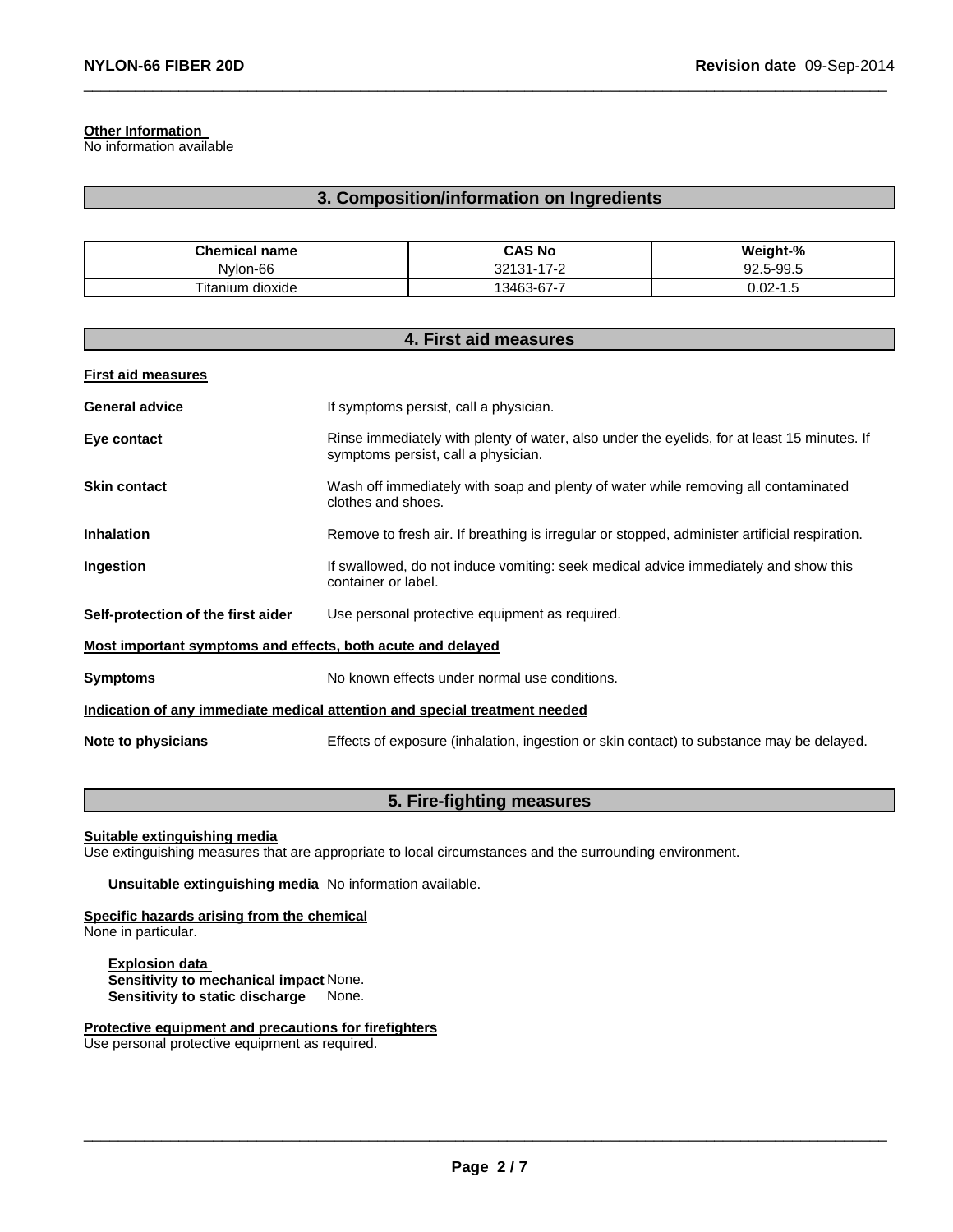# **6. Accidental release measures**

 $\_$  , and the set of the set of the set of the set of the set of the set of the set of the set of the set of the set of the set of the set of the set of the set of the set of the set of the set of the set of the set of th

# **Personal precautions, protective equipment and emergency procedures**

| <b>Personal precautions</b>                          | Use personal protective equipment as required. Ensure adequate ventilation, especially in<br>confined areas. Wash thoroughly after handling. Avoid creating dust. Avoid contact with<br>eyes. |  |  |
|------------------------------------------------------|-----------------------------------------------------------------------------------------------------------------------------------------------------------------------------------------------|--|--|
| For emergency responders                             | Use personal protective equipment as required.                                                                                                                                                |  |  |
| <b>Environmental precautions</b>                     | Collect spillage. Do not allow into any sewer, on the ground or into any body of water.                                                                                                       |  |  |
| Methods and material for containment and cleaning up |                                                                                                                                                                                               |  |  |
| <b>Methods for containment</b>                       | Prevent further leakage or spillage if safe to do so.                                                                                                                                         |  |  |
| Methods for cleaning up                              | Avoid creating dust. Sweep up and shovel into suitable containers for disposal.                                                                                                               |  |  |

# **7. Handling and Storage**

#### **Precautions for safe handling**

| Advice on safe handling                                      | Avoid creating dust. Use only in well-ventilated areas. Avoid contact with skin and eyes.<br>Use personal protective equipment as required. |  |  |  |
|--------------------------------------------------------------|---------------------------------------------------------------------------------------------------------------------------------------------|--|--|--|
| Conditions for safe storage, including any incompatibilities |                                                                                                                                             |  |  |  |
| <b>Storage conditions</b>                                    | Keep container tightly closed in a dry and well-ventilated place. Store at ambient conditions.                                              |  |  |  |
| Incompatible materials                                       | Strong oxidizing agents. Strong acids.                                                                                                      |  |  |  |

# **8. Exposure Controls/Personal Protection**

# **Control parameters**

#### **Exposure guidelines** .

| <b>ACGIH TLV</b>         | <b>OSHA PEL</b>                     | <b>NIOSH IDLH</b>                                |
|--------------------------|-------------------------------------|--------------------------------------------------|
| TWA: $10 \text{ mg/m}^3$ | TWA: $15 \text{ mg/m}^3$ total dust | IDLH: $5000 \text{ mg/m}^3$                      |
|                          |                                     |                                                  |
|                          |                                     | (vacated) TWA: $10 \text{ mg/m}^3$ total<br>dust |

# **Appropriate engineering controls**

**Engineering controls** Ensure adequate ventilation, especially in confined areas.

# **Individual protection measures, such as personal protective equipment**

| Eye/face protection            | Wear safety glasses with side shields (or goggles).                       |
|--------------------------------|---------------------------------------------------------------------------|
| Skin and body protection       | Wear protective gloves and protective clothing.                           |
| <b>Respiratory protection</b>  | In case of insufficient ventilation, wear suitable respiratory equipment. |
| General hygiene considerations | Handle in accordance with good industrial hygiene and safety practice.    |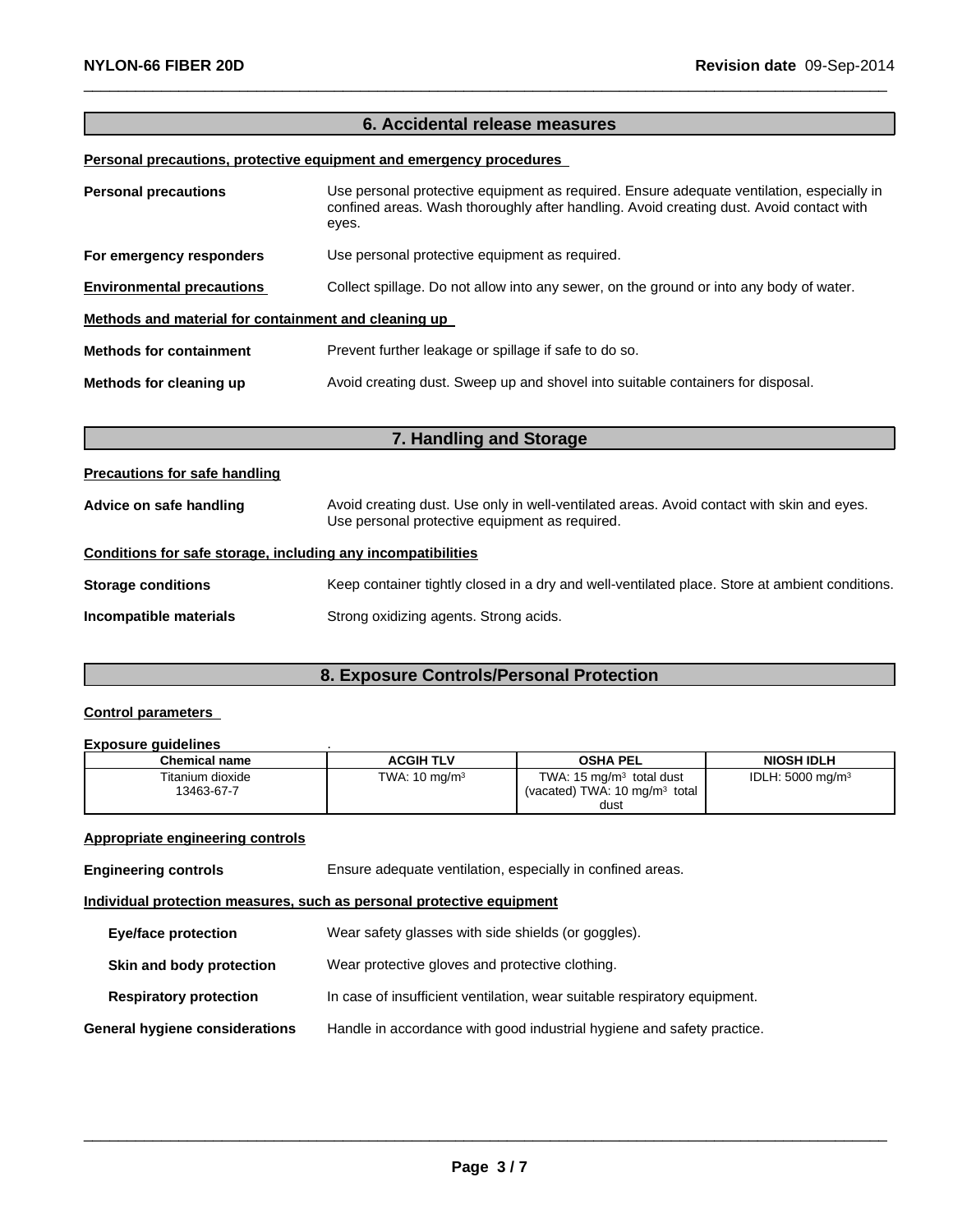# **9. Physical and Chemical Properties**

 $\_$  , and the set of the set of the set of the set of the set of the set of the set of the set of the set of the set of the set of the set of the set of the set of the set of the set of the set of the set of the set of th

# **Information on basic physical and chemical properties**

| <b>Physical state</b><br>Appearance<br>Color | Solid<br>Fibers<br>White to Light Yellow | Odor<br><b>Odor threshold</b>                        | Odorless<br>No information available |
|----------------------------------------------|------------------------------------------|------------------------------------------------------|--------------------------------------|
| <b>Property</b>                              | <b>Values</b>                            | Remarks •                                            |                                      |
| pH                                           | $6.5 - 8.5$                              |                                                      |                                      |
| Melting point/freezing point                 | $>250$ °C                                |                                                      |                                      |
| Boiling point / boiling range                |                                          | No information available                             |                                      |
| <b>Flash point</b>                           |                                          | No information available                             |                                      |
| <b>Evaporation rate</b>                      |                                          | No information available                             |                                      |
| Flammability (solid, gas)                    |                                          | No information available                             |                                      |
| <b>Flammability limit in air</b>             |                                          |                                                      |                                      |
| <b>Upper flammability limit</b>              |                                          | No information available<br>No information available |                                      |
| Lower flammability limit                     |                                          | No information available                             |                                      |
| Vapor pressure<br>Vapor density              |                                          | No information available                             |                                      |
| <b>Specific gravity</b>                      |                                          | No information available                             |                                      |
| <b>Water solubility</b>                      | Insoluble in water                       |                                                      |                                      |
| Solubility in other solvents                 |                                          | No information available                             |                                      |
| <b>Partition coefficient</b>                 |                                          | No information available                             |                                      |
| <b>Autoignition temperature</b>              |                                          | No information available                             |                                      |
| <b>Decomposition temperature</b>             |                                          | No information available                             |                                      |
| <b>Kinematic viscosity</b>                   |                                          | No information available                             |                                      |
| <b>Dynamic viscosity</b>                     |                                          | No information available                             |                                      |
| <b>Explosive properties</b>                  |                                          | No information available                             |                                      |
| <b>Oxidizing properties</b>                  |                                          | No information available                             |                                      |
| <b>Other Information</b>                     |                                          |                                                      |                                      |
| <b>Softening point</b>                       | No information available                 |                                                      |                                      |
| <b>Molecular weight</b>                      | No information available                 |                                                      |                                      |
| VOC content (%)                              | No information available                 |                                                      |                                      |
| <b>Density</b>                               | No information available                 |                                                      |                                      |
| <b>Bulk density</b>                          | $1.14$ g/cbi                             |                                                      |                                      |

# **10. Stability and Reactivity**

# **Reactivity**

No data available

**Chemical stability** Stable under normal conditions.

#### **Possibility of hazardous reactions**

None under normal processing.

**Hazardous polymerization** Hazardous polymerization does not occur.

**Conditions to avoid** Temperatures above 350 °C.

#### **Incompatible materials**

Strong oxidizing agents. Strong acids.

#### **Hazardous decomposition products**

Thermal decomposition can lead to release of irritating and toxic gases and vapors.

 $\_$  ,  $\_$  ,  $\_$  ,  $\_$  ,  $\_$  ,  $\_$  ,  $\_$  ,  $\_$  ,  $\_$  ,  $\_$  ,  $\_$  ,  $\_$  ,  $\_$  ,  $\_$  ,  $\_$  ,  $\_$  ,  $\_$  ,  $\_$  ,  $\_$  ,  $\_$  ,  $\_$  ,  $\_$  ,  $\_$  ,  $\_$  ,  $\_$  ,  $\_$  ,  $\_$  ,  $\_$  ,  $\_$  ,  $\_$  ,  $\_$  ,  $\_$  ,  $\_$  ,  $\_$  ,  $\_$  ,  $\_$  ,  $\_$  ,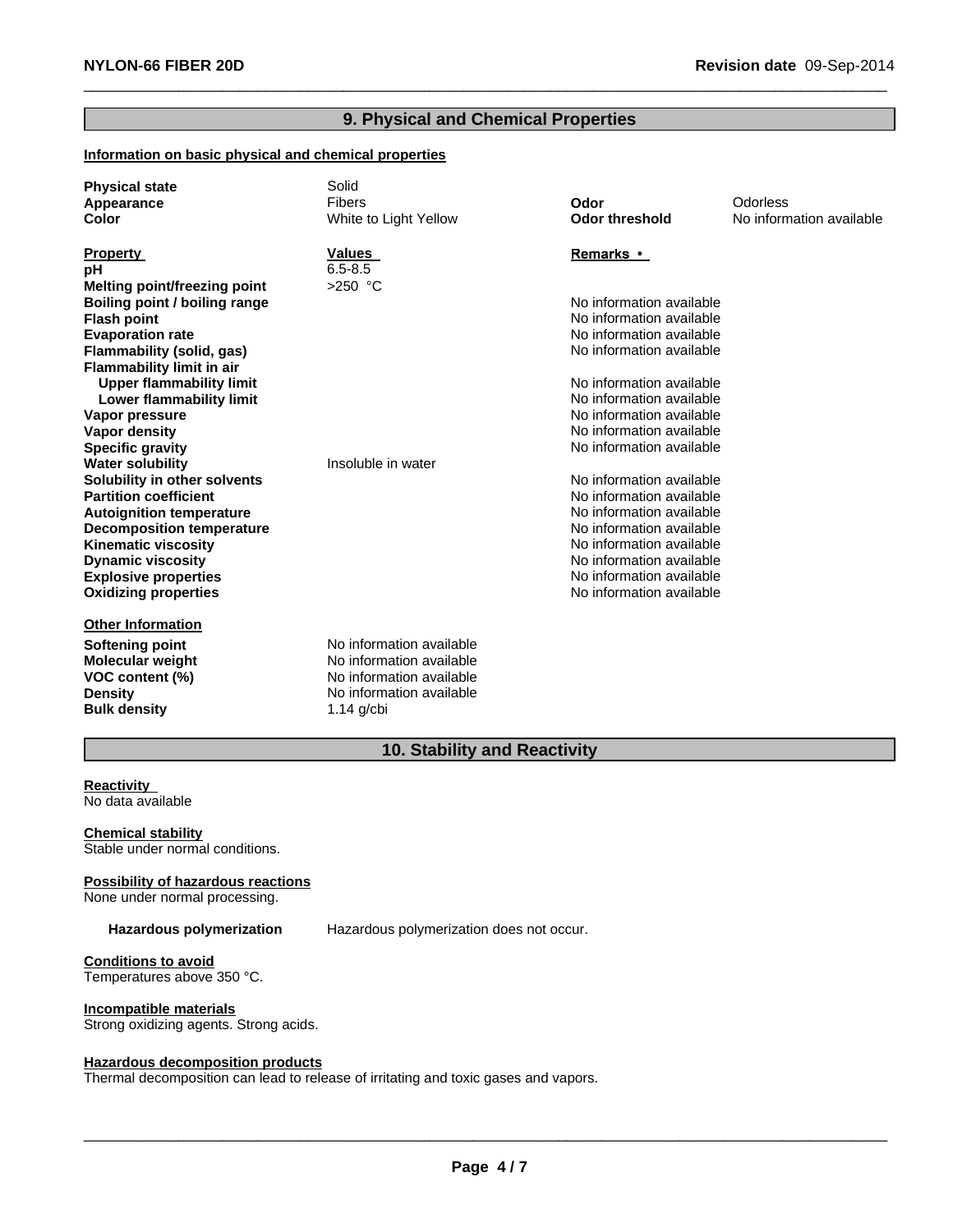# **11. Toxicological Information**

 $\_$  , and the set of the set of the set of the set of the set of the set of the set of the set of the set of the set of the set of the set of the set of the set of the set of the set of the set of the set of the set of th

#### **Information on likely routes of exposure**

#### **Product information**

| Inhalation          | No data available. |
|---------------------|--------------------|
| Eye contact         | No data available. |
| <b>Skin contact</b> | No data available. |
| Ingestion           | No data available. |

#### **Component information**

| <b>Chemical name</b>           | Oral LD50            | <b>Dermal LD50</b> | <b>Inhalation LC50</b> |
|--------------------------------|----------------------|--------------------|------------------------|
| Titanium dioxide<br>13463-67-7 | ' Rat<br>10000 mg/kg |                    |                        |

#### **Information on toxicological effects**

**Symptoms** No information available.

#### **Delayed and immediate effects as well as chronic effects from short and long-term exposure**

| <b>Skin corrosion/irritation</b>  | No information available.                                                                                                                                                |
|-----------------------------------|--------------------------------------------------------------------------------------------------------------------------------------------------------------------------|
| Serious eye damage/eye irritation | May cause slight irritation.                                                                                                                                             |
| <b>Irritation</b>                 | No information available.                                                                                                                                                |
| <b>Corrosivity</b>                | Not applicable.                                                                                                                                                          |
| <b>Sensitization</b>              | No information available.                                                                                                                                                |
| Germ cell mutagenicity            | No information available.                                                                                                                                                |
| Carcinogenicity                   | This product contains one or more substances which are classified by IARC as<br>carcinogenic to humans (Group I), probably carcinogenic to humans (Group 2A) or possibly |

carcinogenic to humans (Group 2B).

| <b>Chemical name</b> | <b>ACGIH</b> | <b>IARC</b> | <b>NTF</b> | OSHA |
|----------------------|--------------|-------------|------------|------|
| Titanium dioxide     |              | Group 2B    |            |      |
| 13463-67-7           |              |             |            |      |

*Group 2B - Possibly Carcinogenic to Humans*

*X - Present*

| <b>Reproductive toxicity</b>    | No information available. |
|---------------------------------|---------------------------|
| <b>Developmental toxicity</b>   | No information available. |
| <b>Teratogenicity</b>           | No information available. |
| <b>STOT - single exposure</b>   | No information available. |
| <b>STOT - repeated exposure</b> | No information available. |
| Aspiration hazard               | No information available. |
|                                 |                           |

# **12. Ecological Information**

# **Ecotoxicity**

None known

# **Persistence and degradability**

Not readily biodegradable.

# **Bioaccumulation**

No information available.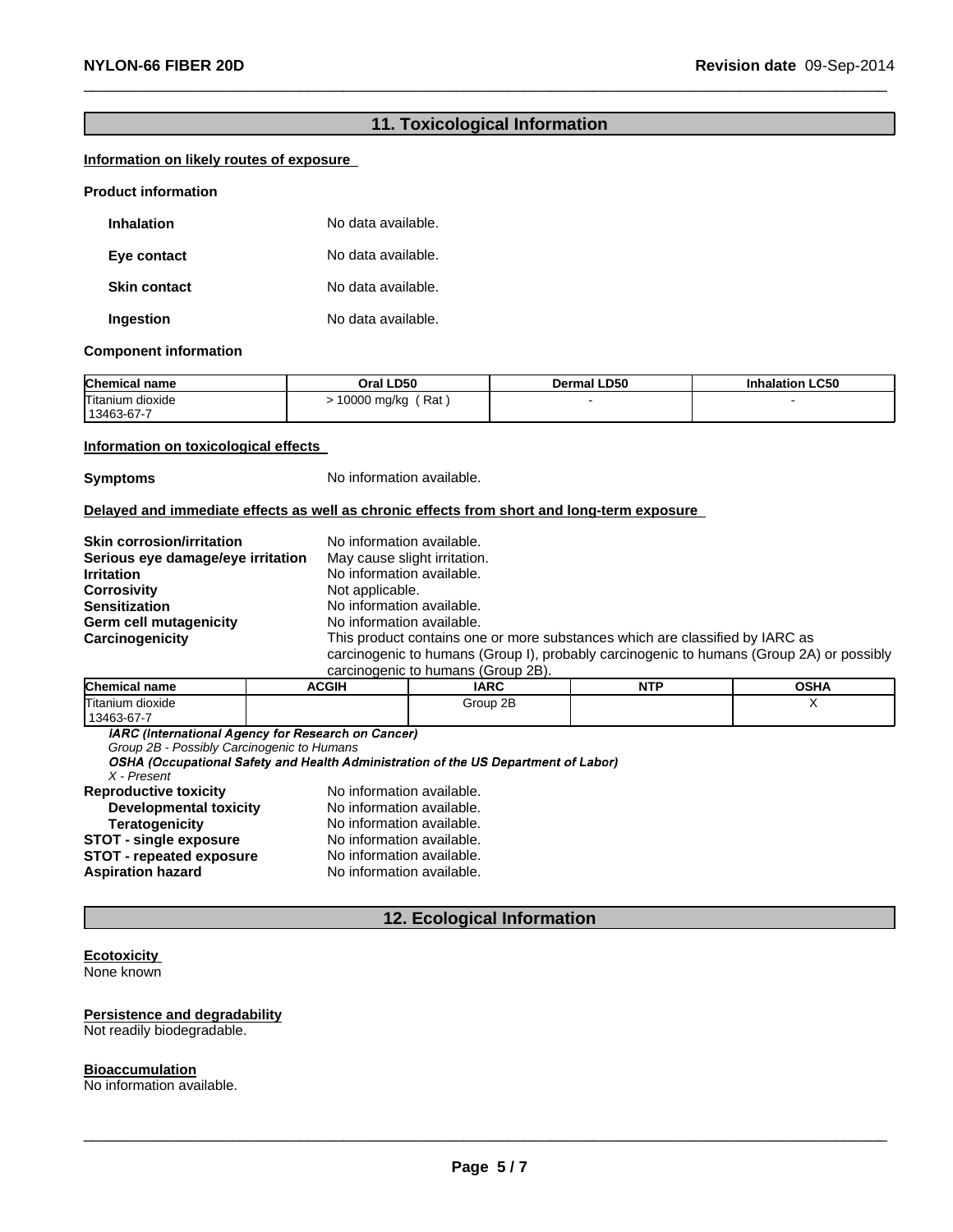# **Other adverse effects** No information available

# **13. Disposal Considerations**

 $\_$  , and the set of the set of the set of the set of the set of the set of the set of the set of the set of the set of the set of the set of the set of the set of the set of the set of the set of the set of the set of th

| Waste treatment methods |                                                                                                        |  |  |
|-------------------------|--------------------------------------------------------------------------------------------------------|--|--|
| Disposal of wastes      | Disposal should be in accordance with applicable regional, national and local laws and<br>regulations. |  |  |
| Contaminated packaging  | Disposal should be in accordance with applicable regional, national and local laws and<br>regulations. |  |  |

# **14. Transport Information**

| <b>DOT</b>  | Not regulated |
|-------------|---------------|
| ICAO (air)  | Not regulated |
| <b>IATA</b> | Not regulated |
| <b>IMDG</b> | Not regulated |
| <b>RID</b>  | Not regulated |
| ADR         | Not regulated |

# **15. Regulatory information**

| <b>International inventories</b> |          |
|----------------------------------|----------|
| <b>TSCA</b>                      | Complies |
| <b>DSL/NDSL</b>                  | Complies |
| <b>EINECS/ELINCS</b>             | Complies |
| <b>ENCS</b>                      | Complies |
| <b>IECSC</b>                     | Complies |
| <b>KECL</b>                      | Complies |
| <b>PICCS</b>                     | Complies |
| <b>AICS</b>                      | Complies |

**Legend:**

**TSCA** - United States Toxic Substances Control Act Section 8(b) Inventory **DSL/NDSL** - Canadian Domestic Substances List/Non-Domestic Substances List **EINECS/ELINCS** - European Inventory of Existing Chemical Substances/European List of Notified Chemical Substances **ENCS** - Japan Existing and New Chemical Substances **IECSC** - China Inventory of Existing Chemical Substances **KECL** - Korean Existing and Evaluated Chemical Substances **PICCS** - Philippines Inventory of Chemicals and Chemical Substances **AICS** - Australian Inventory of Chemical Substances

#### **US Federal Regulations**

#### **SARA 313**

Section 313 of Title III of the Superfund Amendments and Reauthorization Act of 1986 (SARA). This product does not contain any chemicals which are subject to the reporting requirements of the Act and Title 40 of the Code of Federal Regulations, Part 372

# **SARA 311/312 Hazard Categories**

| <b>Acute Health Hazard</b>   | No. |
|------------------------------|-----|
| <b>Chronic Health Hazard</b> | N٥  |